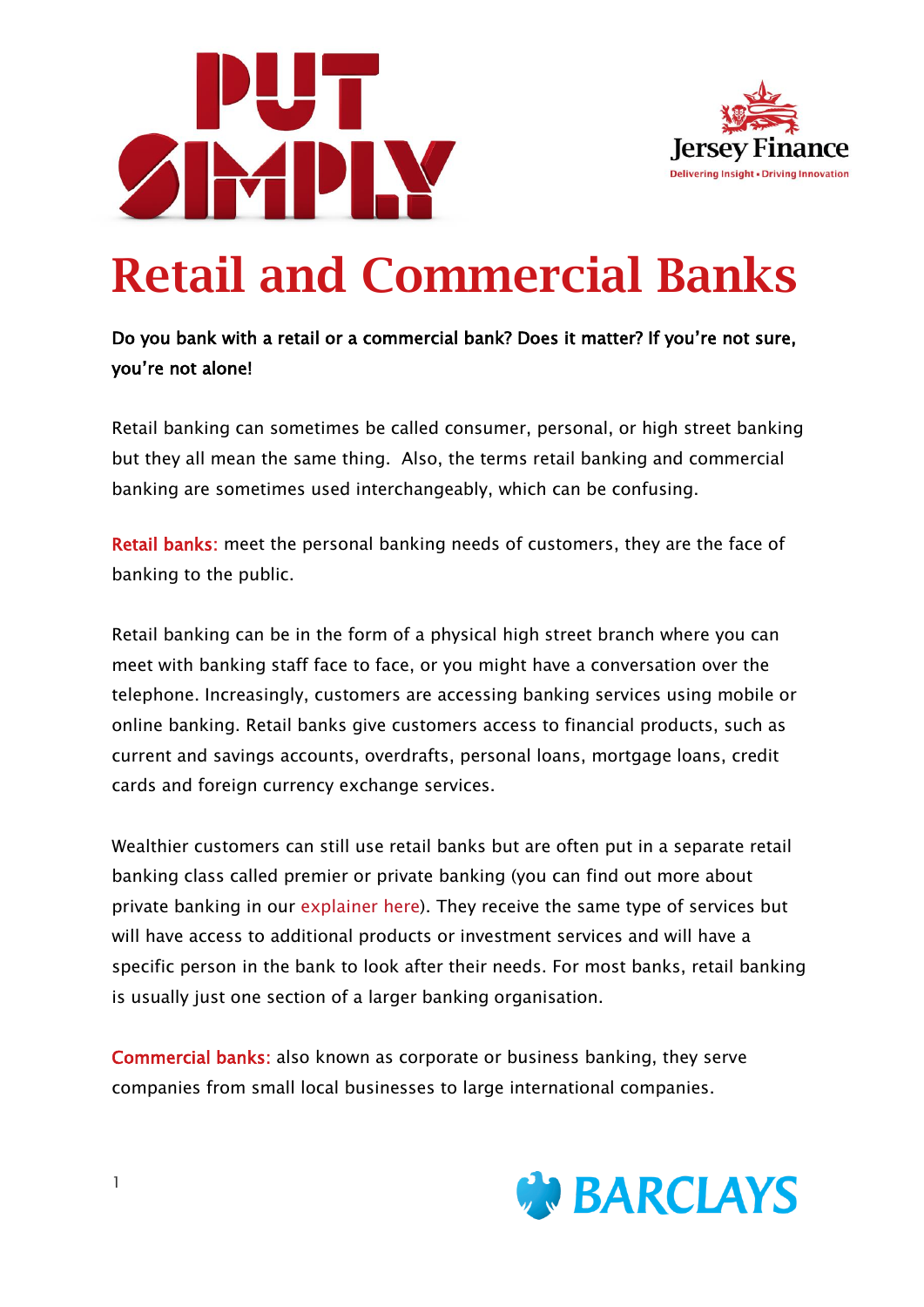They support businesses by providing access to a range of banking, credit and investment products, such as treasury deposits, foreign exchange transactions, lending and financing, and card services for retailers.

Some banks offer both retail banking services and commercial banking services.

# How do these banks make a profit?

Both commercial and retail banks lend money at a higher rate than they borrow it. This allows them to balance those that save more with those who borrow more, which is vital for a healthy economy.

Another way banks earn a profit is by charging for products and services, such as mortgages, overdrafts, personal and commercial loans, bank guarantees, investments, and international payments.

Every time you use a credit card, the retailer will pay a small fee to the bank providing the transfer of funds. If you want to exchange currency or send money overseas, banks can charge a fee for that too.

Commercial and corporate customers often pay a regular fee to banks for transactions that go through their accounts, such as cash payments into their account and payments out of their accounts.

Banks work hard to ensure rates and fees are reasonable and affordable for all of their customers. They provide access to a wide range of products and offer financial support that is suited to a customer's individual needs.

# Why Jersey?

We're a major financial centre for both retail and commercial banking, with 21 banking groups from the UK, Europe, North America, South Africa and Asia having an operating presence in Jersey.

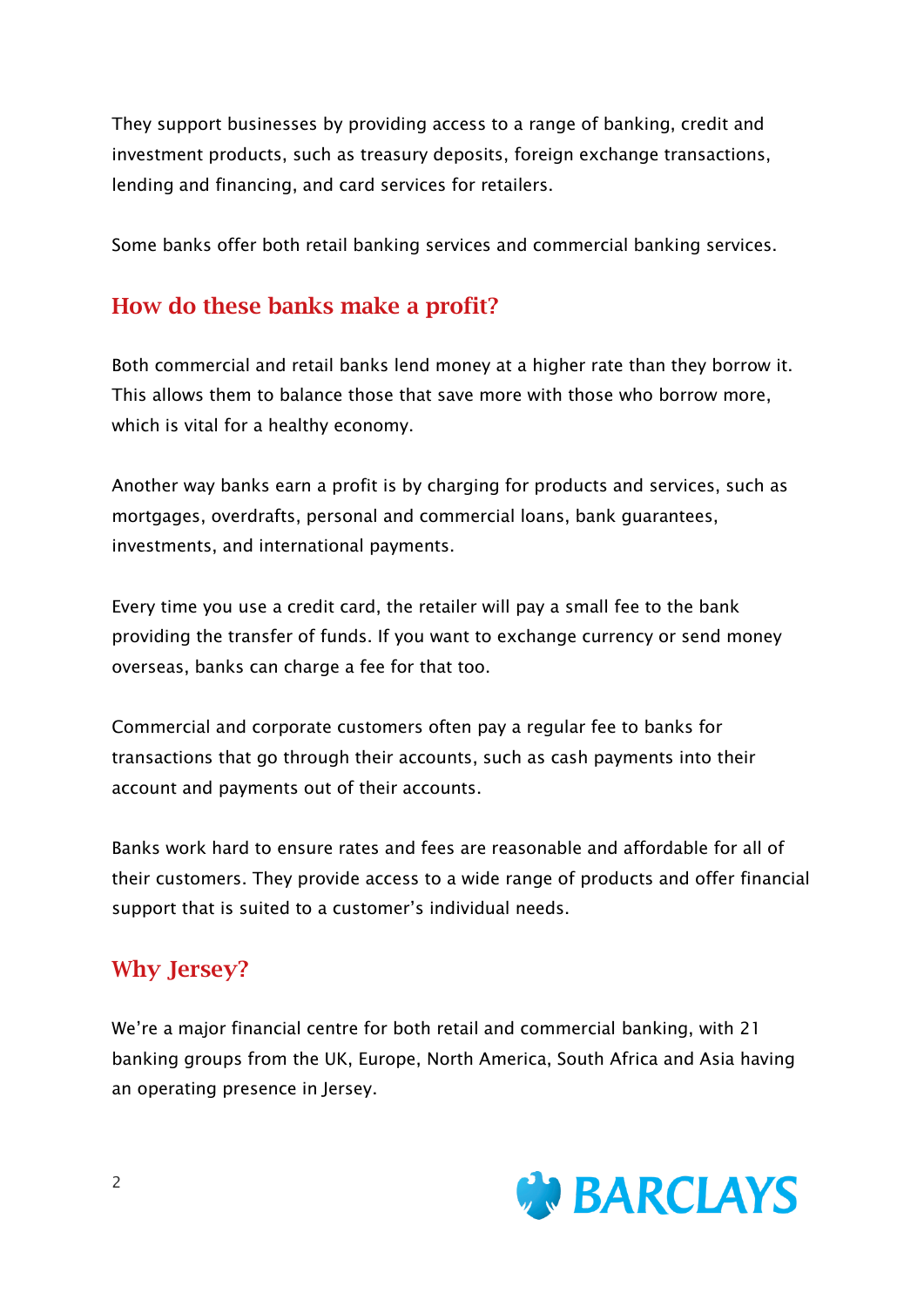This includes the main UK retail banks and nearly half of the top 25 banks in the world, by 'Tier 1 Capital'. Being a Tier 1 Capital Bank means a bank has enough money stored safely to survive major financial events and keep its customers' money safe.

Between them, these banking groups serve a whole spectrum of clients both locally and from across the globe, including retail customers, small and medium enterprises, private banking, custody and depositary services, and complex international corporate and commercial banking.

So, why have these banks chosen to have a presence in Jersey?

#### We're independent

As we're politically and financially independent from the UK, Jersey can afford to be flexible and support specialist business areas. For example, Jersey's banking sector has provided services to support the fast-growing alternative investment funds industry, in particular the real estate, private equity, and hedge fund markets.

#### We're well regulated

The regulation of Jersey's banking sector has received an AA- credit rating from Standard & Poor's meaning that an independent assessor thinks that the banking sector is safe.

The island's superior regulatory environment has also been recognised by some of the world's leading bodies, including the Organisation for Economic Co-operation and Development (OECD)<sup>1</sup>, the Group of International Finance Centre Supervisors<sup>2</sup> and International Monetary Fund (IMF)3.

<sup>2</sup> <https://www.jerseyfsc.org/media/2628/200190423-jfsc-sets-standard-for-international-finance-centres.pdf> <sup>3</sup> <https://www.gov.je/News/2009/Pages/JsyTopstheList.aspx>



<sup>1</sup> <https://www.jerseyfsc.org/media/1602/17-11-17-jersey-recieves-a-fully-compliant-rating-from-oecd.pdf>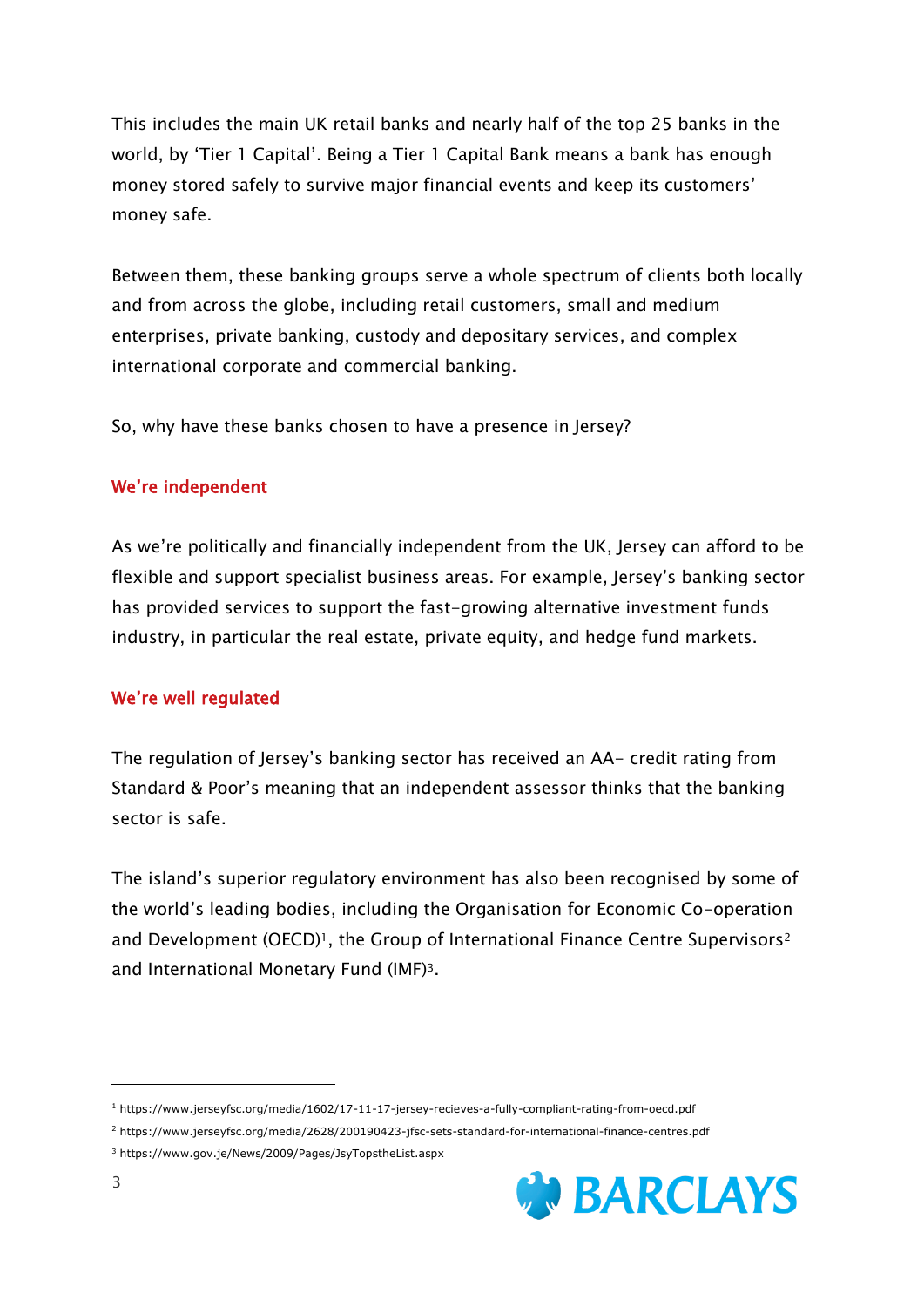#### We're experts

The banks in Jersey are supported by seven of the nine major offshore law firms, and seven of the ten largest accountancy firms have a permanent base in Jersey. They provide legal, audit, tax and advisory services.

Of course, all these companies need employees. We have more than 3,000 legal and accounting professionals supporting Jersey-based financial service providers, local and global firms and individual clients.

As a result, Jersey has an expert, highly-skilled workforce.

## What about tax?

The island provides a tax-neutral environment, with no capital transfer tax, capital gains tax, value added tax, withholding taxes, or wealth taxes.

This tax-neutral environment has been created to provide tax certainty to those that bank in Jersey. More information on tax neutrality can be found on the [Jersey](https://www.jerseyfinance.je/our-work/tax-neutrality/)  [Finance Tax Neutrality](https://www.jerseyfinance.je/our-work/tax-neutrality/) page.

The island raises money through other taxes, such as income tax and duties paid on certain goods.

Jersey continues to drive new regulation to remain among global leaders in matters of transparency and financial services regulation. In June 2019, the Government of Jersey announced that the island will be moving towards a public register of beneficial ownership which will support in tackling tax avoidance.

# How does Jersey keep you and your money safe?

Jersey's regulators have established robust regulations to ensure that all financial services companies including banks are run properly and that customers are looked after and dealt with fairly.